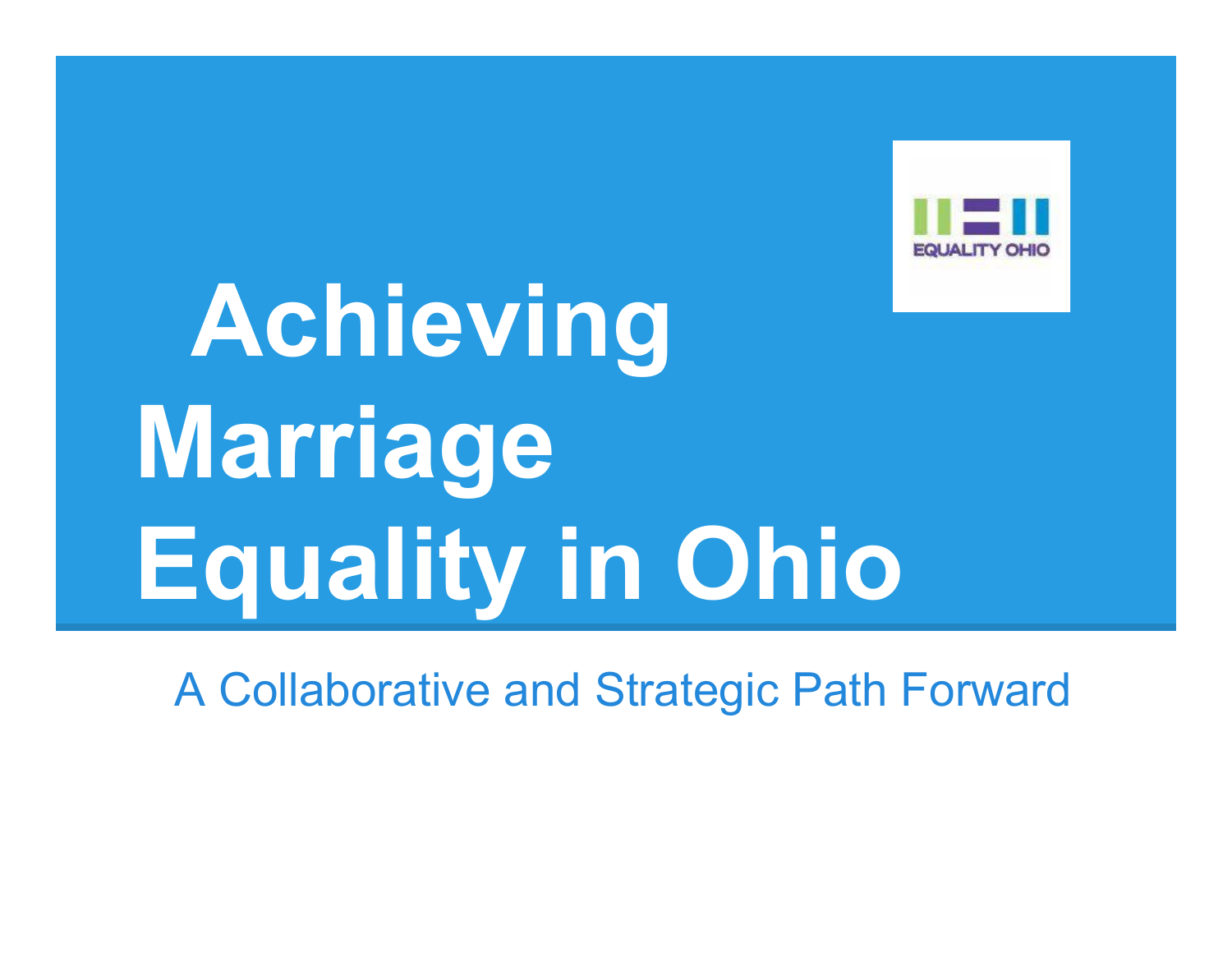#### Baker v. Vermont, 1999

- $\circ$  Court rules same-sex couples entitled to equal rights
- $\circ$  Civil unions passed through legislature

#### Lawrence v. Texas, 2003

- o Overturned 1986 decision in Bowers v. Hardwick
- $\circ$  Unconstitutional for states to criminalize sodomy

#### Goodridge v. MA Dept. of Health, 2004

- $\circ$  First high court opinion granting marriage rights
- $\circ$  Two election cycles to keep referendum off ballot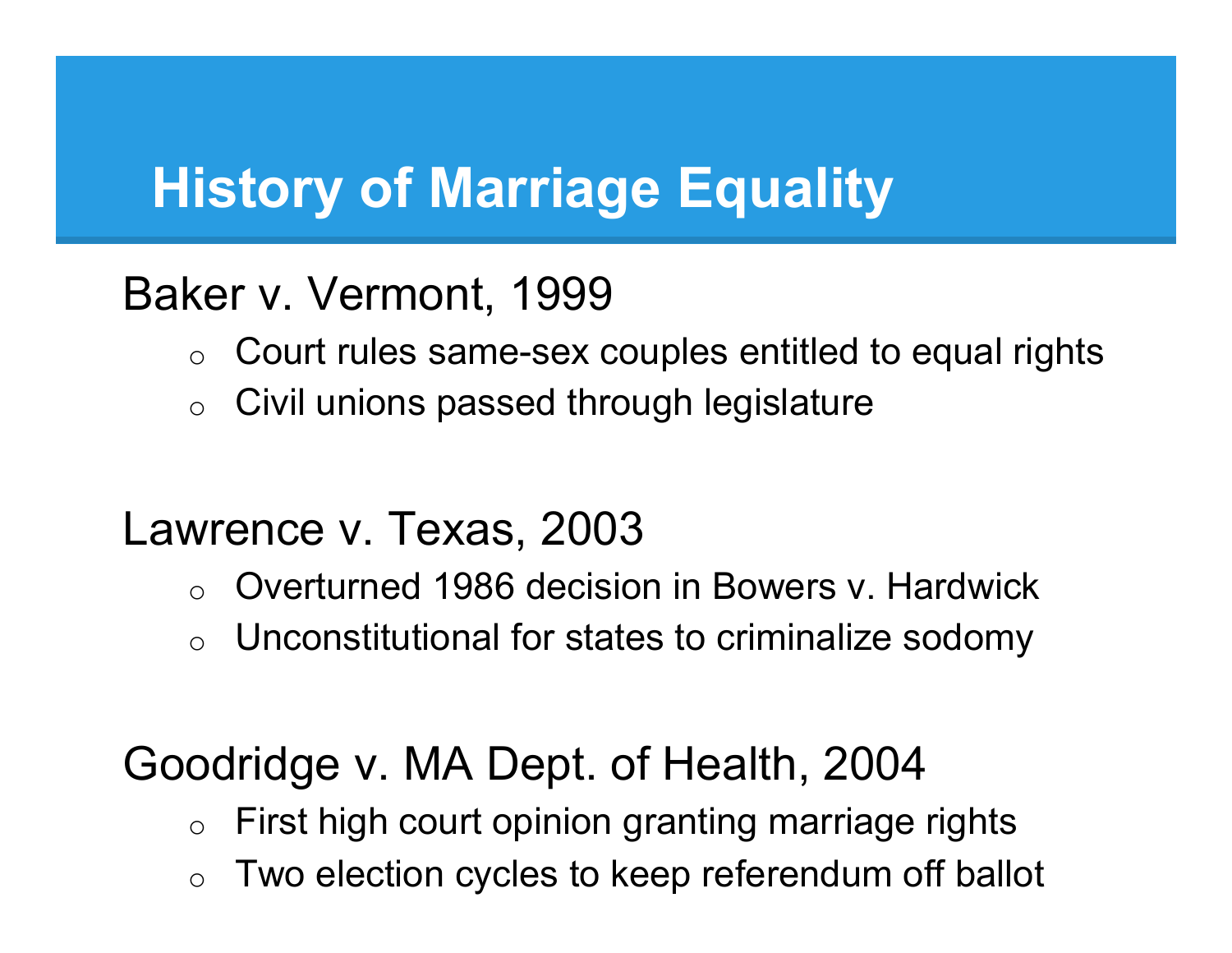2004: 14 U.S. states pass constitutional amendments banning same-sex marriage

Ohio: 62% in favor; 38% opposed

Oregon: 57% in favor; 42% opposed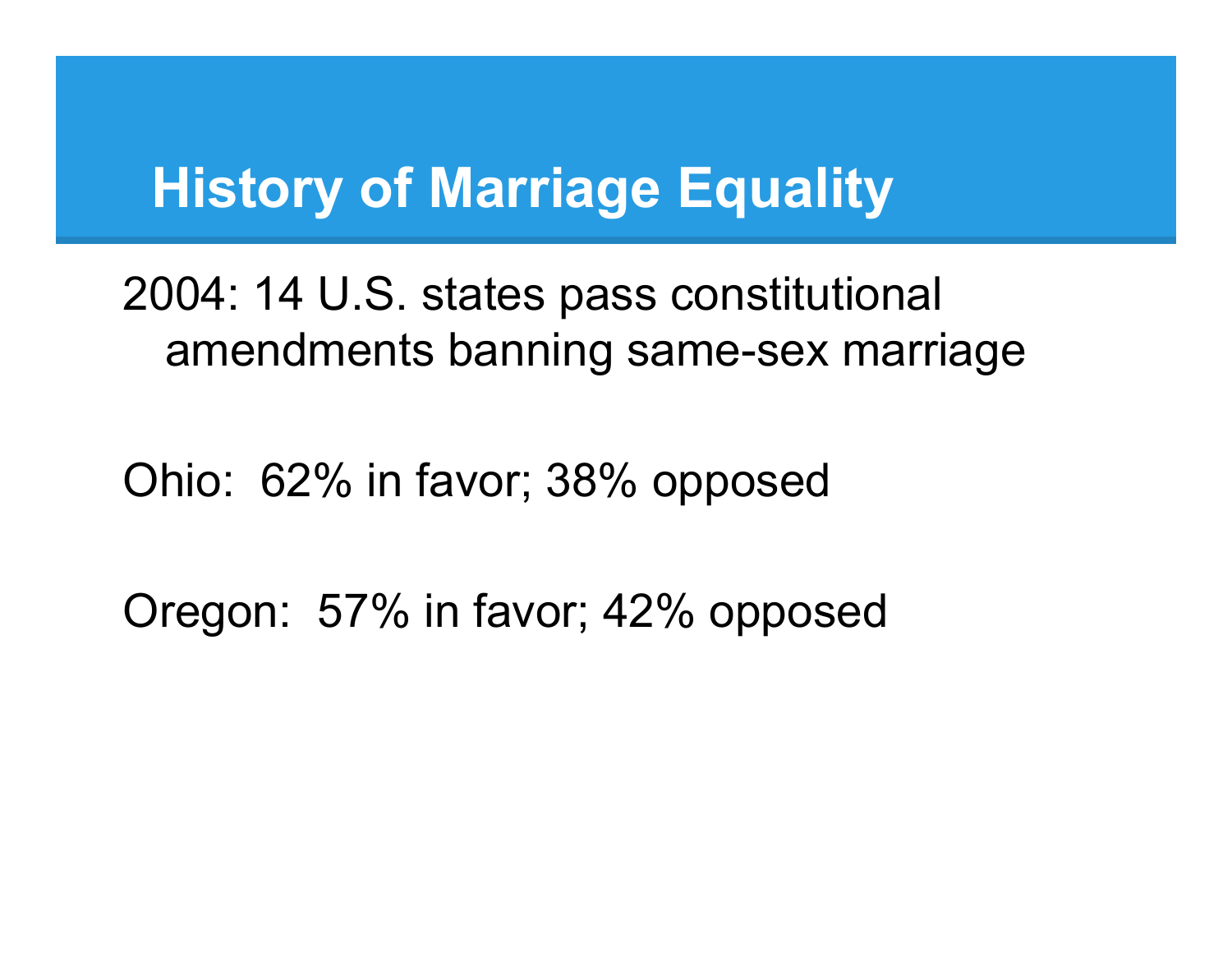## Legislative victories:

- o Connecticut 2008
- o Vermont 2009
- o District of Columbia 2009
- o New Hampshire 2010
- o New York 2011

Maine:

- o Passed legislature in 2009
- $\circ$  Referendum to overturn in 2009 passed 53%-47%
- o Represented approximately 33,000 vote difference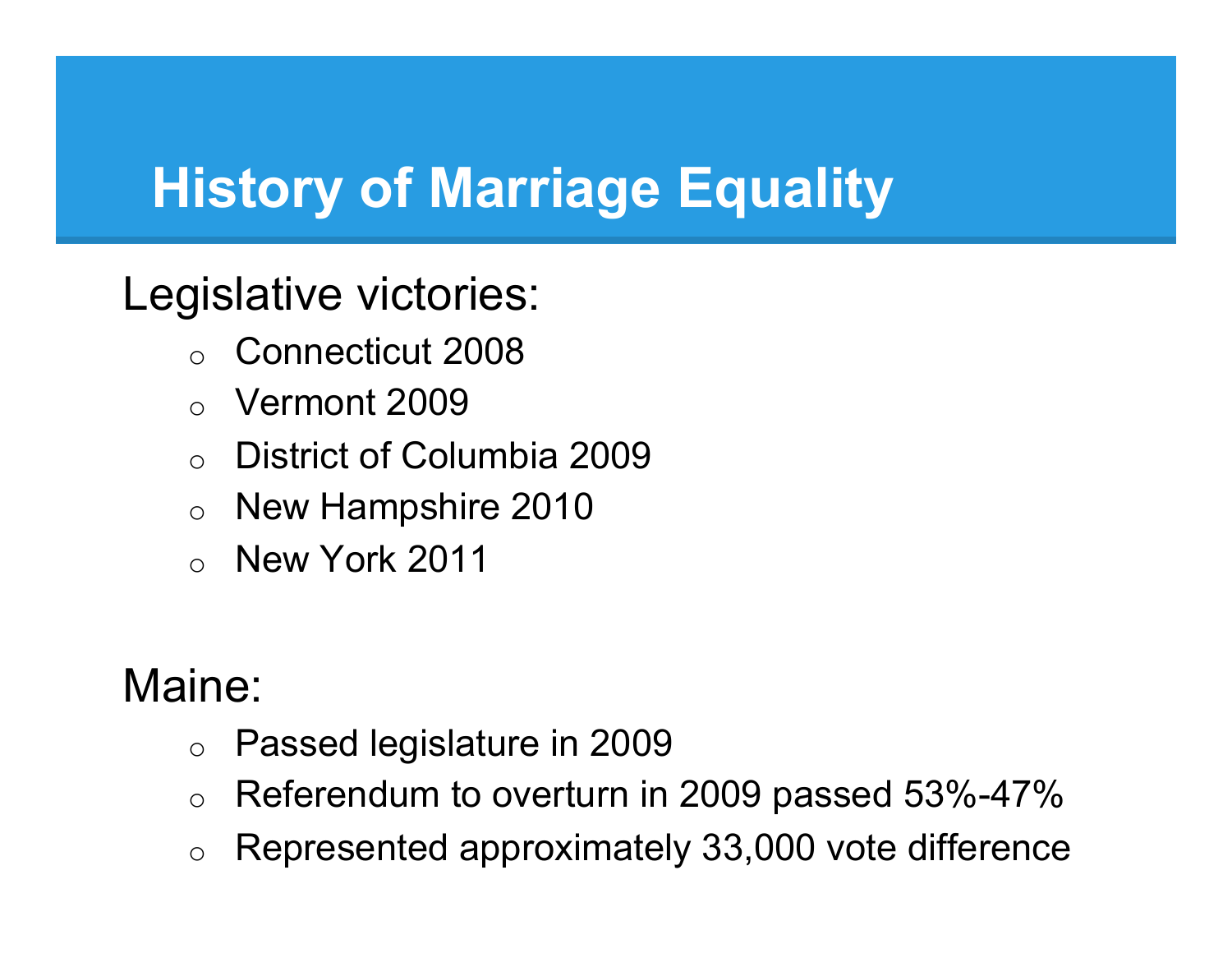Court victories:

#### Iowa

- o Varnum v. Brien, 2009
- o 3 Iowa Supreme Court Justices removed in 2010 for voting that state could not ban same-sex marriage

## **California**

- o In re Marriage Cases, 2008: constitutional right to same-sex marriage under CA constitution
- $\circ$  Prop 8, November 2008, overturned 52%-48%

o Prop 8 found unconstitutional by 9th Circuit,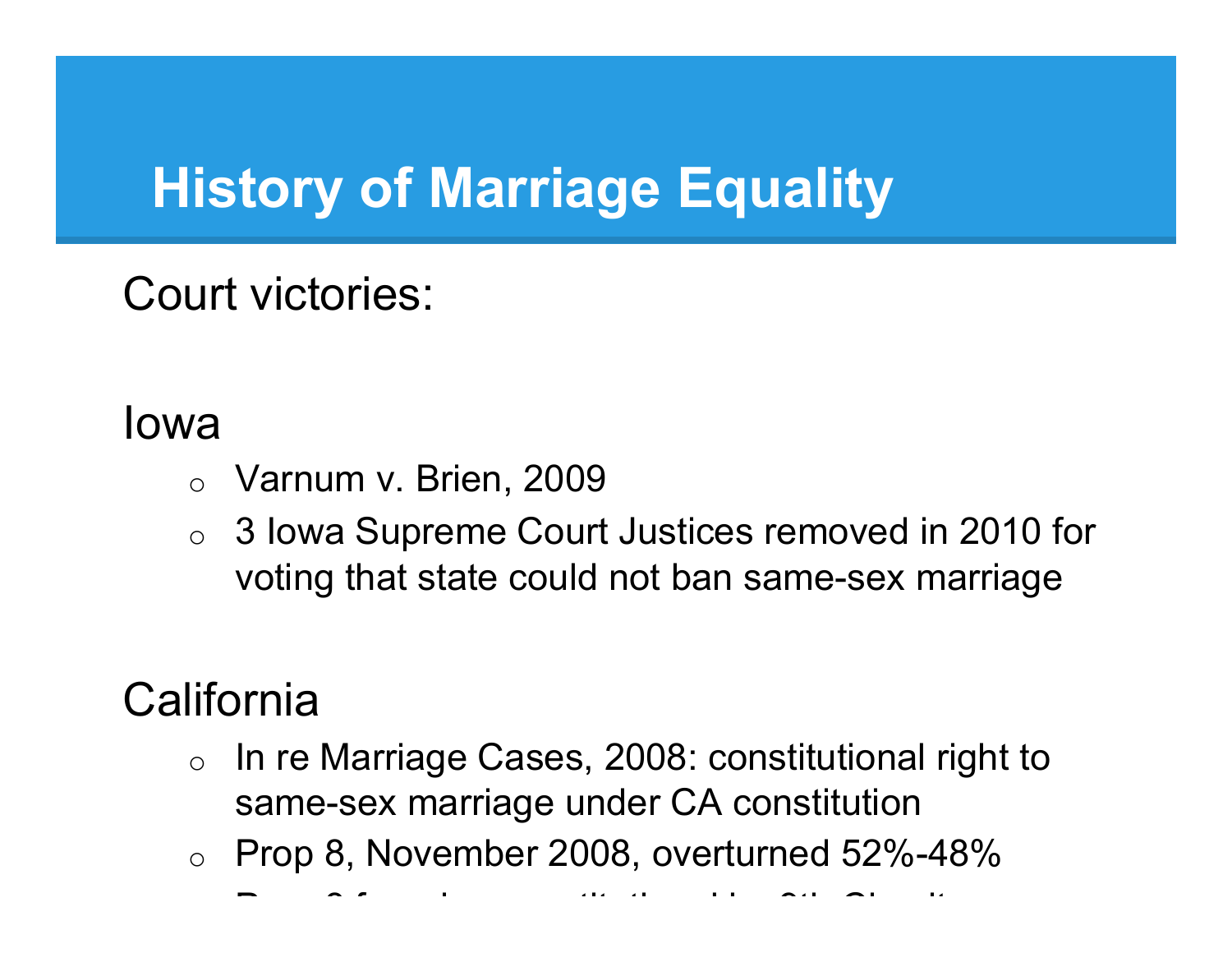#### 30 states with constitutional amendments

- $\circ$  North Carolina passed in May 2012, 61%-39%
- $\circ$  Arizona defeated broad amendment in 2006, passed narrow amendment just banning same-sex marriage in 2008

#### 12 states do not permit same-sex marriages

6 states plus the District of Columbia recognize same-sex marriage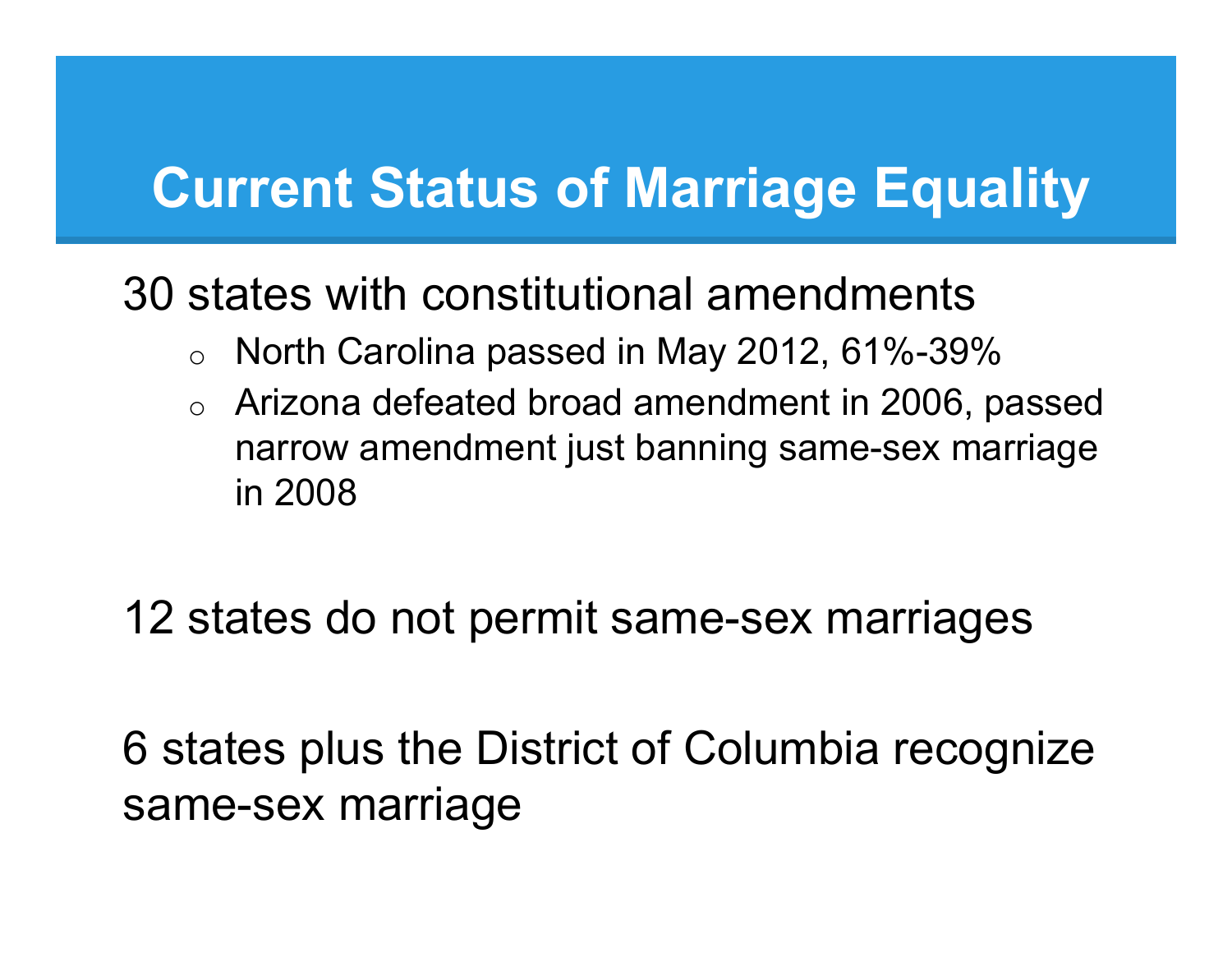#### Washington and Maryland

- $\circ$  Legislature passed marriage equality in 2012
- o November referendum so voters may overturn

#### Maine

- $\circ$  Attempting to become first state to achieve marriage equality by popular vote in November
- $\circ$  3 years of full-time campaigning since referendum

#### **Minnesota**

November vote on amendment to ban same-sex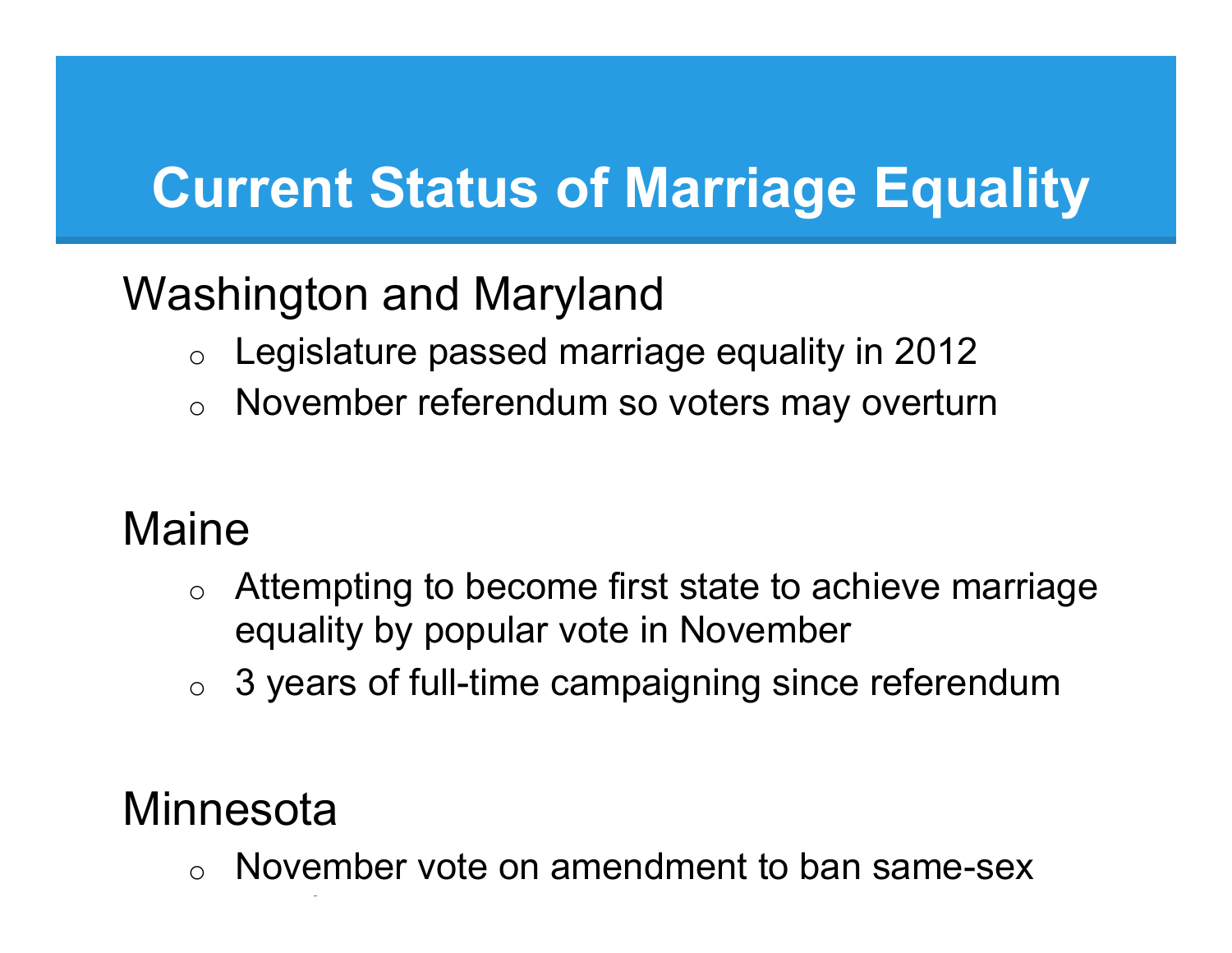#### Oregon

- $\circ$  Campaigning for 3-4 years on marriage equality
- $\circ$  Millions of dollars spent on media and field campaign
- $\circ$  Was looking to become first state to overturn constitutional amendment
- o Decided 2 more years of work was necessary
- $\circ$  Likely to be on the ballot on 2014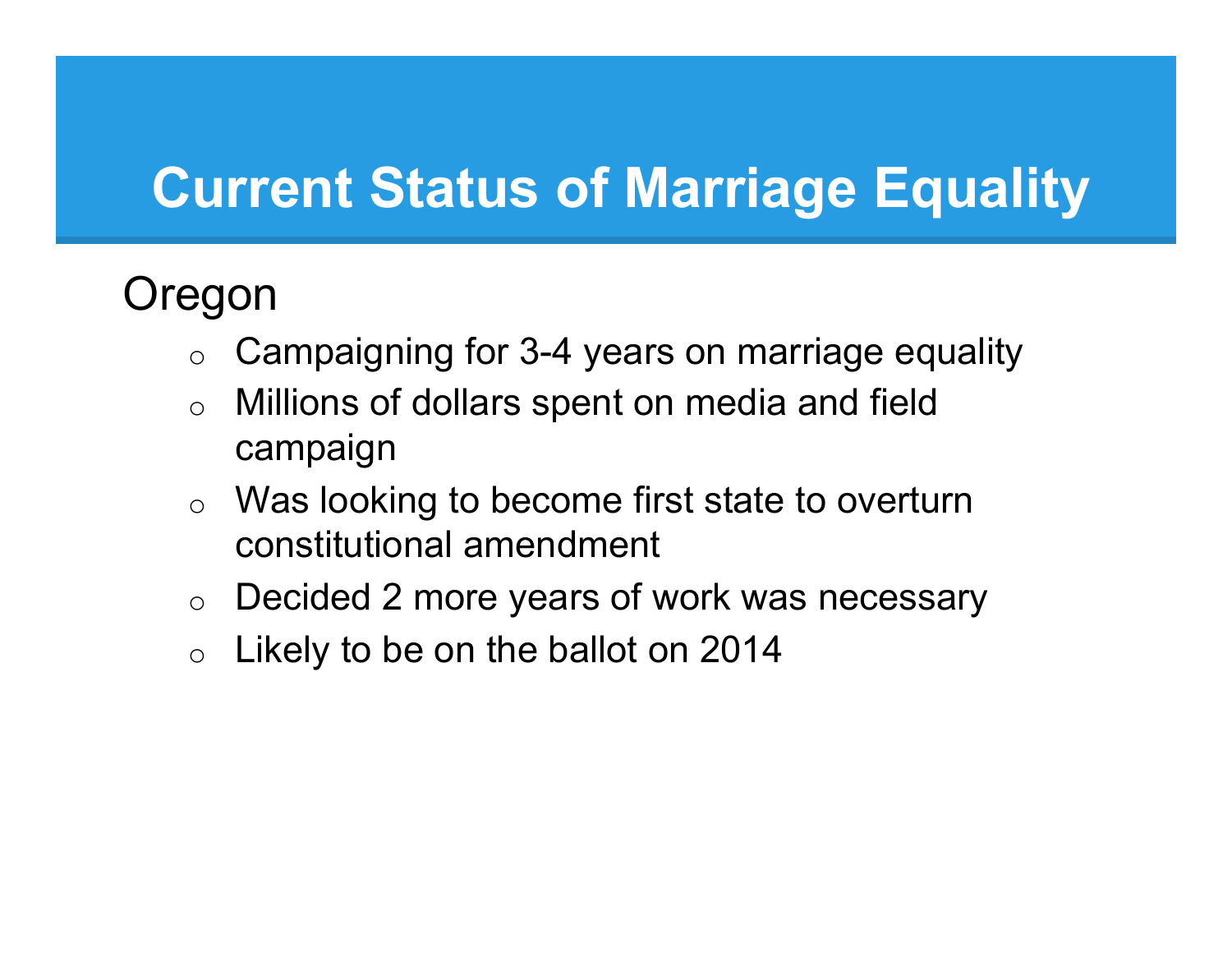Marriage Equality Lawsuits

- Prop 8, 9th Circuit (would just apply to CA)
- Sevcik v. Sandoval, Nevada federal court, Equal Protection (would potentially make same-sex marriage legal nationally)
- DOMA challenges (Section 3 -- affects immigration, federal taxes, Social Security and all federal rights; no challenge to Section 2 -- affects one state's recognition of out-of-state marriages)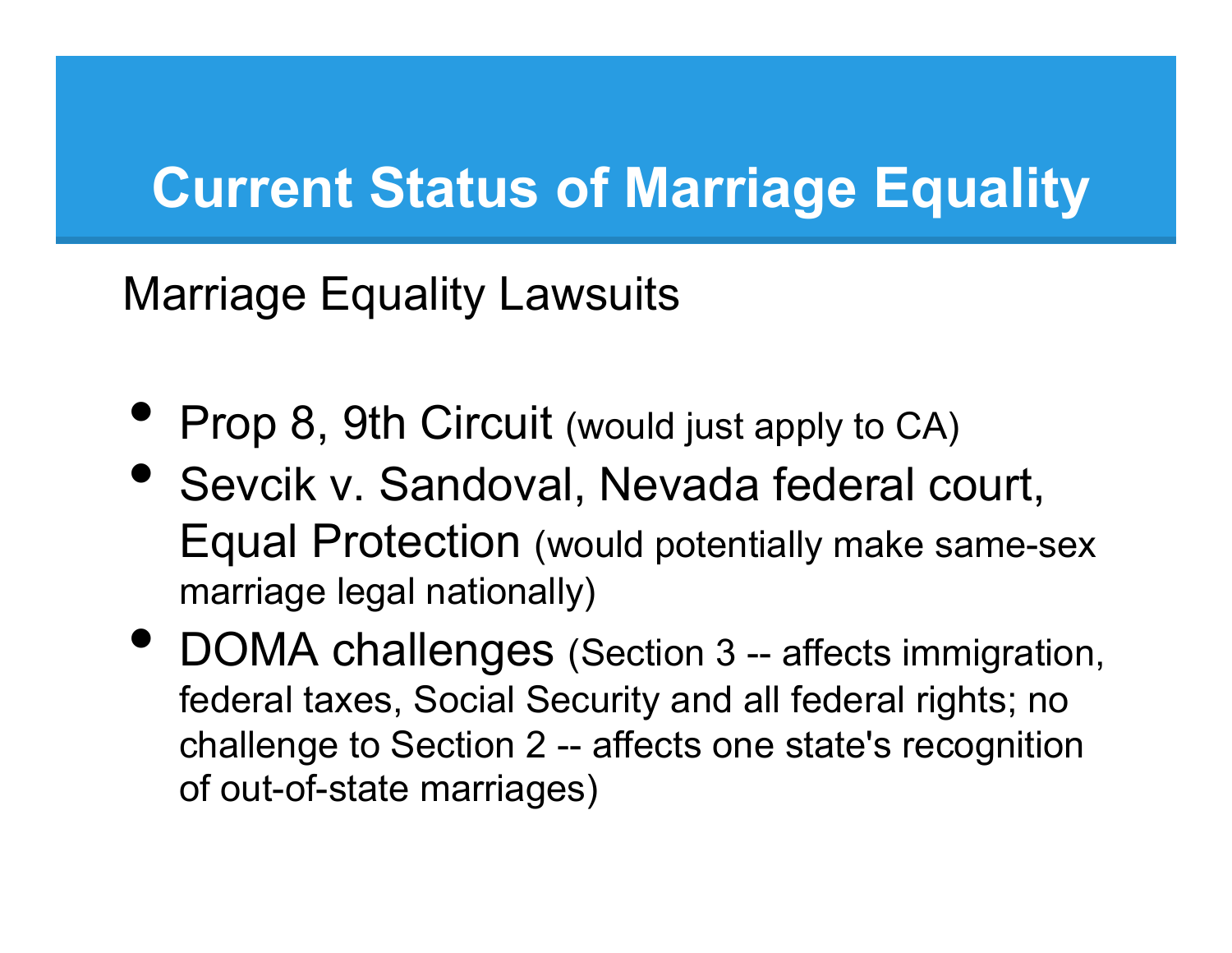Marriage Equality Lawsuits

• Case challenging denial of equal benefits to same-sex partners of military personnel (would affect a limited number of people directly, but could have broad legal implications as precedent and is a great way to show impact of marriage discrimination to more conservative folks)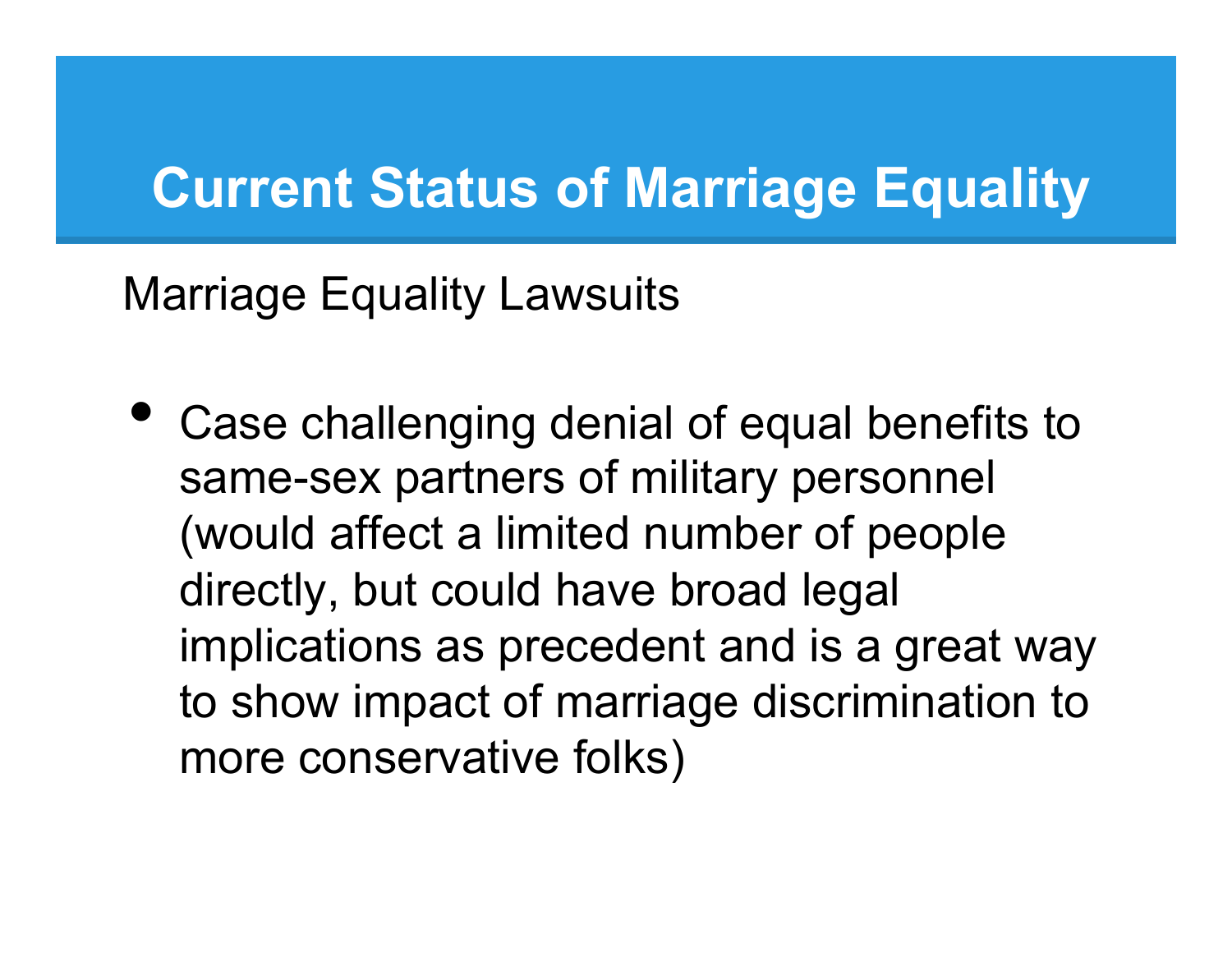# **LGBT Rights in Ohio**  <u>اء</u><br>•<br>• •

Super-DOMA constitutional amendment

- No second parent adoption rights
- No statewide non-discrimination law
- No safe schools protection for LGBT students
- No hate crimes law
- Can't change birth certificate gender marker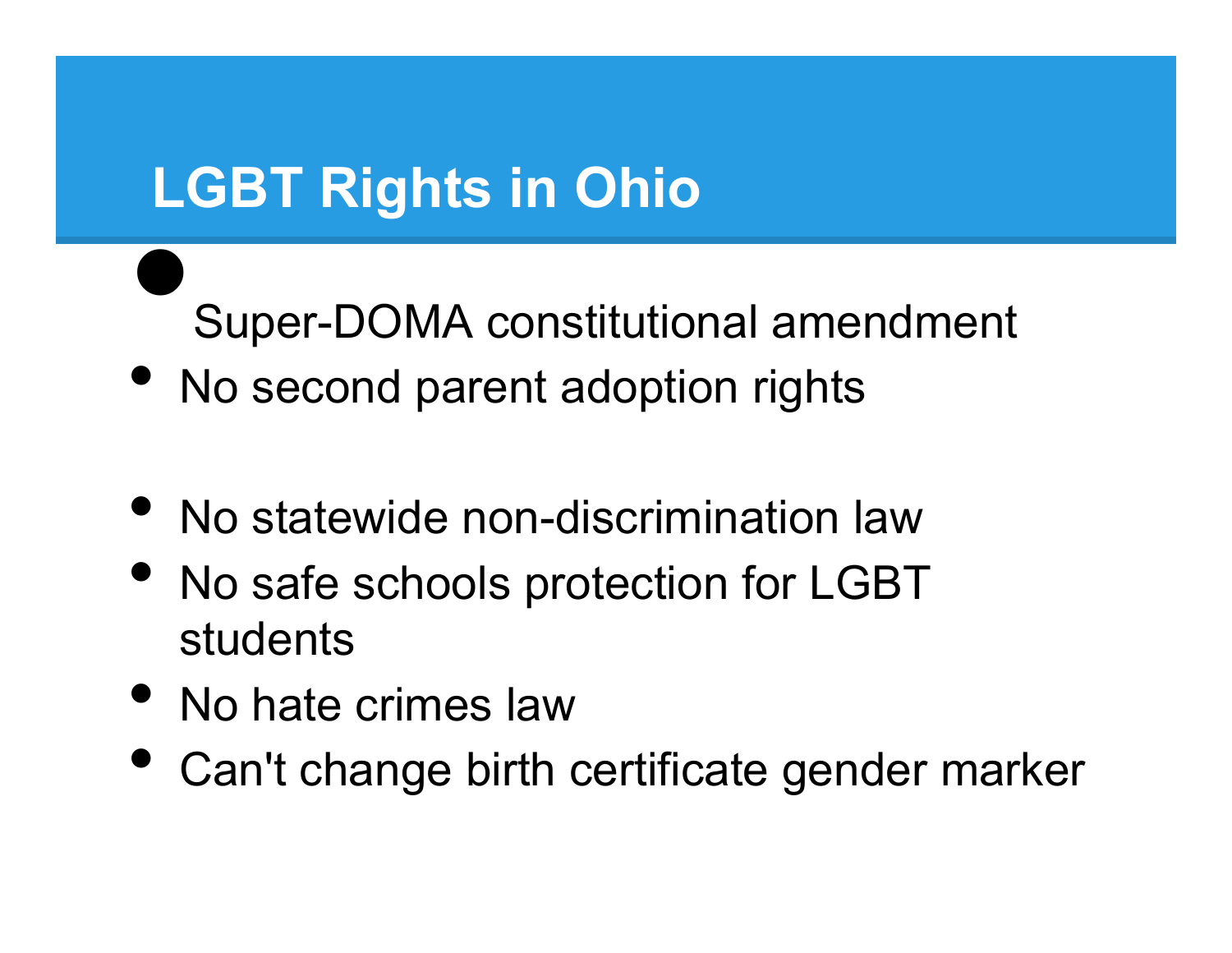# **LGBT Rights in Ohio**

Local laws and policies have more protections:

- Non-discrimination laws in 14 jurisdictions
- Domestic partner benefits and registries
- Hate crimes laws
- Contractor non-discrimination/benefits
- Enumerated school district policies

Private companies non-discrimination/partner benefits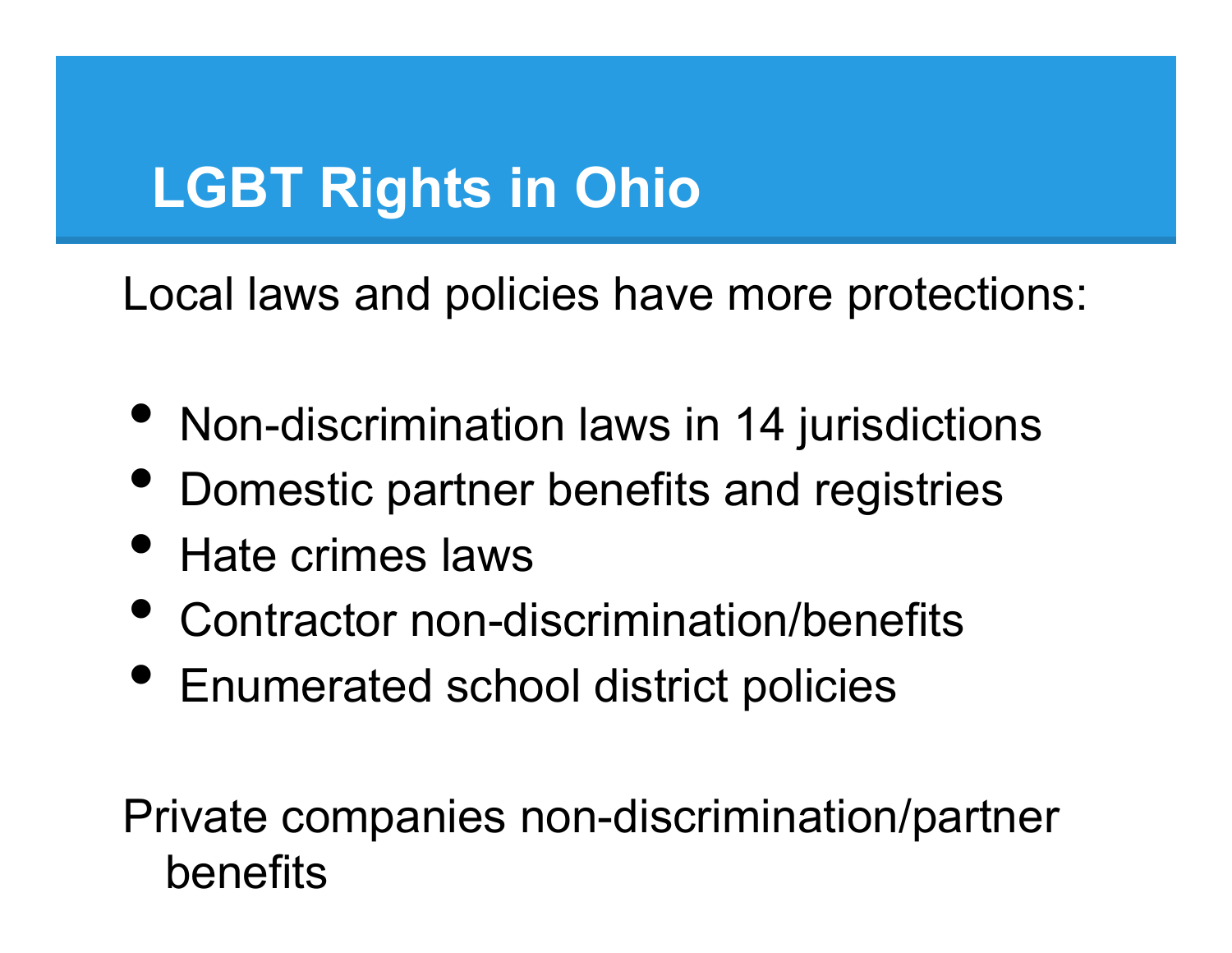## **National Polling on Marriage Equality**

## ABC News/Washington Post (May 2012):

- o After President's and NAACP's support
- o 53% support, 39% oppose
- $\circ$  39% strongly favor, 32% strongly oppose

## Gallup (May 2012):

 $\circ$  53% support, 45% oppose

Questions:

o Significant difference between general public opinion and likely voters